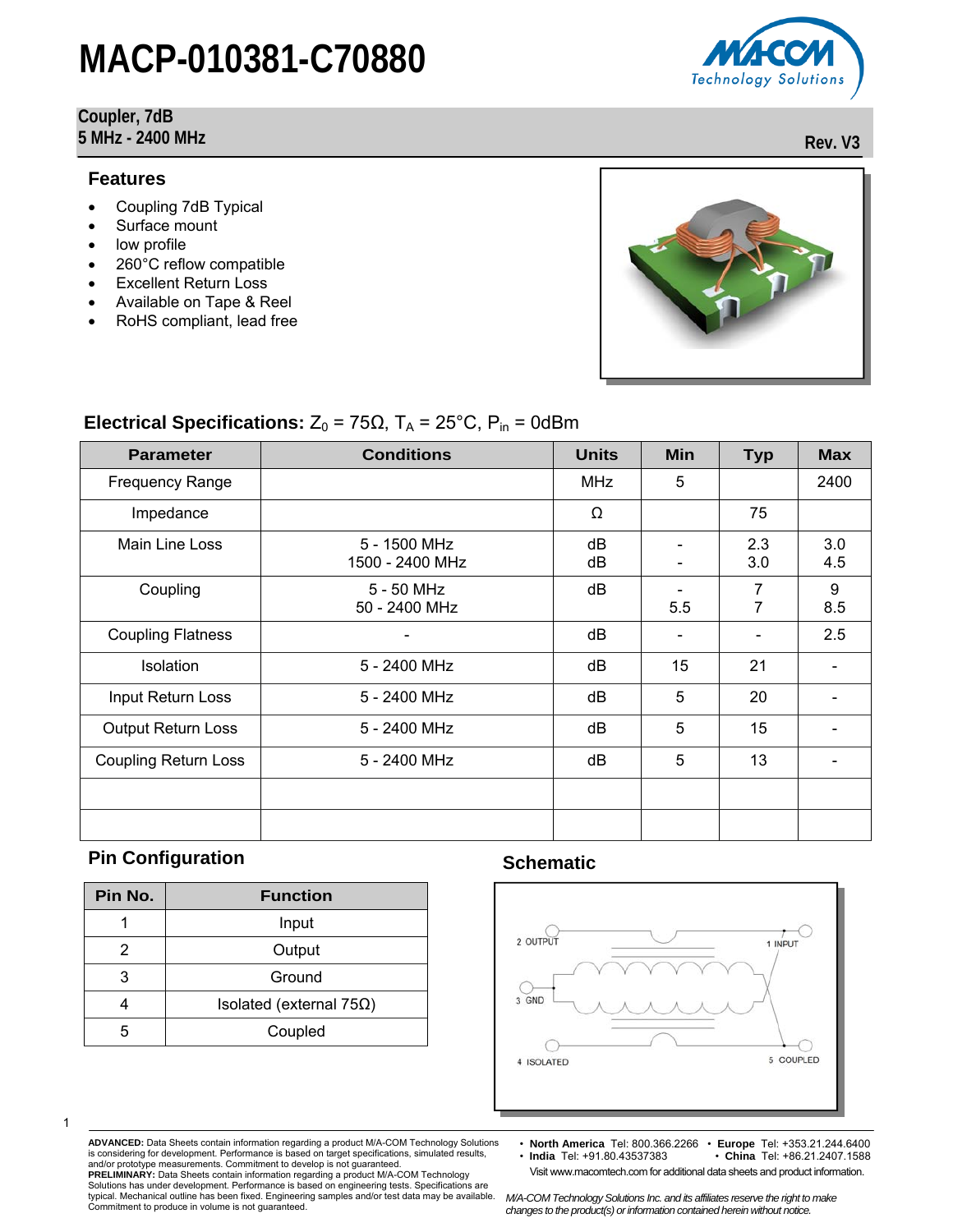

**Coupler, 7dB 5 MHz - 2400 MHz Rev. V3** 



## Return Loss: Coupled (Pin5) **ISolation (Pin1 - Pin4)**



 $-30$  $-25$ -20 -15 -10 -5ັ້ 0

 $\mathbf{\mathfrak{g}}$ 

**ADVANCED:** Data Sheets contain information regarding a product M/A-COM Technology Solutions is considering for development. Performance is based on target specifications, simulated results, and/or prototype measurements. Commitment to develop is not guaranteed.

**PRELIMINARY:** Data Sheets contain information regarding a product M/A-COM Technology Solutions has under development. Performance is based on engineering tests. Specifications are typical. Mechanical outline has been fixed. Engineering samples and/or test data may be available. Commitment to produce in volume is not guaranteed.

5 484 963 1442 1921 2400

**MHz**

Visit www.macomtech.com for additional data sheets and product information.

Electrical Specifications:  $Z_0 = 75Ω$ ,  $T_A = 25°C$ ,  $P_{in} = 0dBm$ 

<sup>2</sup> 

<sup>•</sup> **North America** Tel: 800.366.2266 • **Europe** Tel: +353.21.244.6400 • **India** Tel: +91.80.43537383 • **China** Tel: +86.21.2407.1588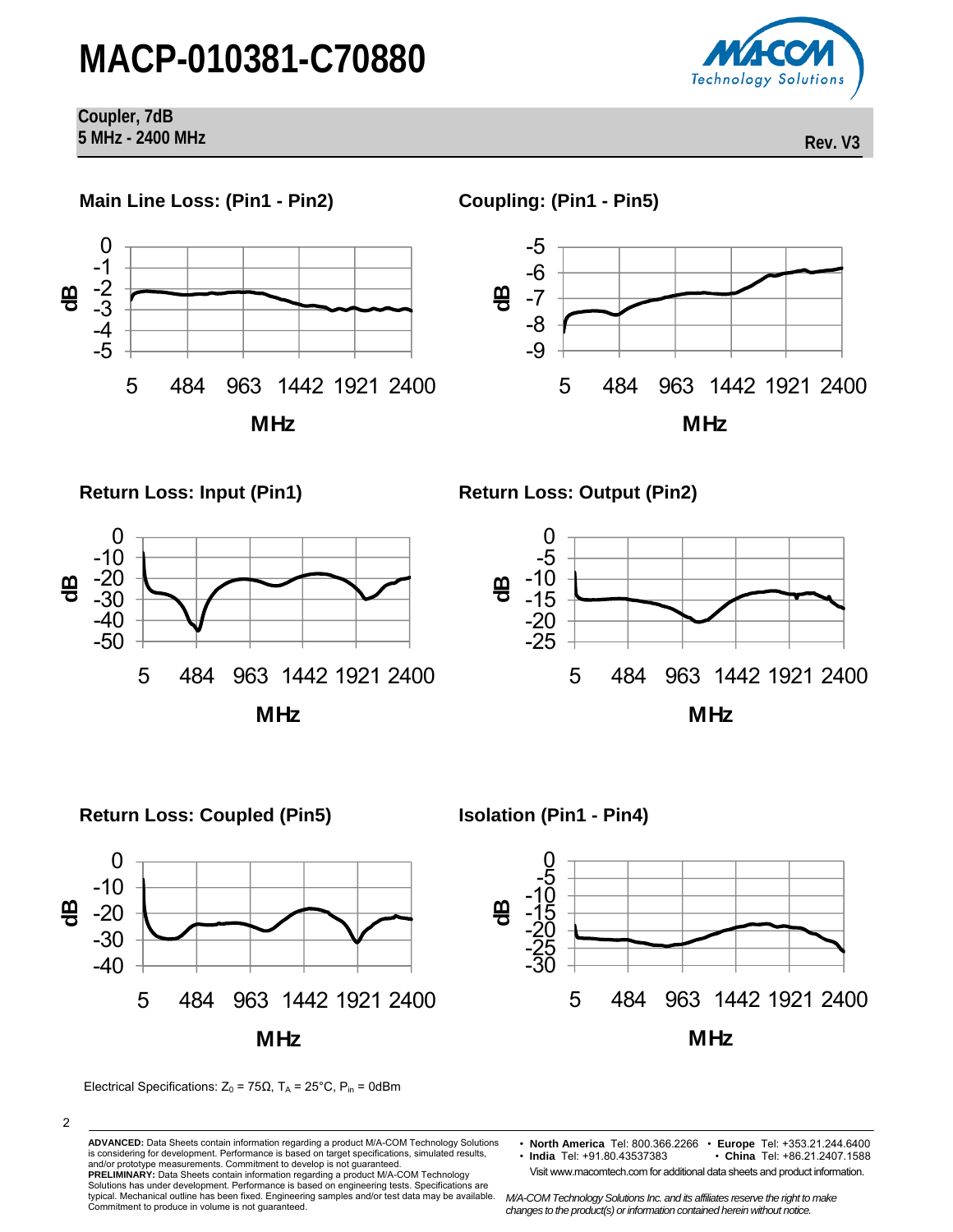### **Coupler, 7dB 5 MHz - 2400 MHz Rev. V3**

### **Outline Drawing**



- 1. Dimensions in mm.
- 2. Tolerance: ±0.2mm unless otherwise noted.<br>3. Model number and lot code printed on reel.
- Model number and lot code printed on reel.
- 4. Plating finish: ENIG on both sides, 0.05 to 0.1 µm gold over 3 to 6 µm nickel



### Application Circuit **Recommended Footprint**



**ADVANCED:** Data Sheets contain information regarding a product M/A-COM Technology Solutions is considering for development. Performance is based on target specifications, simulated results, and/or prototype measurements. Commitment to develop is not guaranteed. **PRELIMINARY:** Data Sheets contain information regarding a product M/A-COM Technology

Solutions has under development. Performance is based on engineering tests. Specifications are typical. Mechanical outline has been fixed. Engineering samples and/or test data may be available. Commitment to produce in volume is not guaranteed.

• **North America** Tel: 800.366.2266 • **Europe** Tel: +353.21.244.6400 • **India** Tel: +91.80.43537383 • **China** Tel: +86.21.2407.1588 Visit www.macomtech.com for additional data sheets and product information.